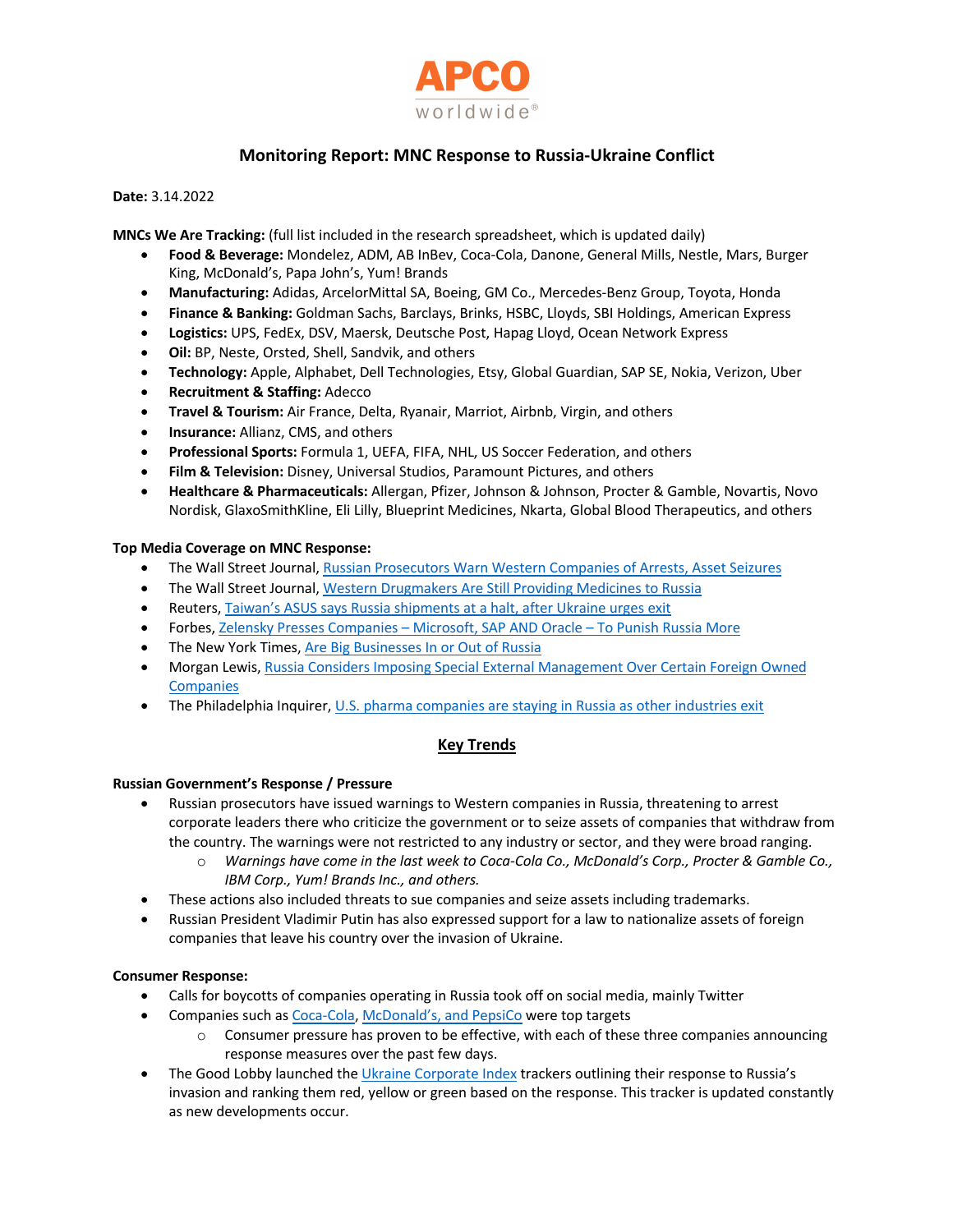

### **Humanitarian Response:**

- Scale of response: almost half of the companies that have responded to the situation are supporting the humanitarian response in some way. This number is continuing to grow daily.
- Companies: Volkswagen, Dell Technologies, Goldman Sachs, Mondelez, Disney, H&M, Ikea, L'Oreal, Mastercard, Alphabet, Airbnb, Uber, Starbucks, Yum! Brands, and Mars, among others
- Type of support:
	- o Providing cash donations and matching employee donations to charitable relief organizations
	- $\circ$  Supporting humanitarian organizations and partnering with nonprofit groups, like the Red Cross, International Medical Corps, Project HOPE, UNHCR, and Save the Children
	- $\circ$  Donating essential medicines and sending medical care and supplies to Ukrainian refugees
	- o Utilizing business resources to support people impacted (i.e., Airbnb and Uber)
	- o Allowing refugees to shelter on company premises
	- o Donating royalties from Russian-based businesses to humanitarian causes in Ukraine
	- o Developing action plan for refugees and supporting evacuation

#### **Business Response:**

- Scale of response: over 300 companies have withdrawn from Russia according to a Yale study, and this list continues to grow by the day
- Companies: American Express, Visa, Mastercard, Netflix, Uber, TikTok, H&M, AirBnb, Boeing, Cisco, Dell, IBM, Ikea, Shell, Spotify, Warner Media, Twitter, YouTube, FIFA, FedEx, McDonald's, Coca-Cola, Yum! Brands, Papa John's, among others
- Types of response:
	- o Halting operations, sales, and services, and/or suspending sales
	- o Divesting Russia-based assets or suspending capital investments
	- o Cutting ties with Russian partnerships and state-run businesses
	- o Pulling business out of or boycotting Russia completely
	- o Pulling advertising in Russia and other relevant regions
	- o Pulling plug on Russian-based projects and partnerships
	- o Stopping production and exports (i.e., Toyota, Nissan, and Ford)
	- o Pledging to not take on new contracts or business in Russia
	- o Supporting employees in Russia and Ukraine by continuing compensation
	- o Evacuating and extracting employees from Russia as well as from Ukraine
- Pharmaceutical & health care company response is unique compared to other industries
	- o Continuing to provide essential medicines
	- o Providing humanitarian support
	- o Pausing clinical trials and patient enrollment
	- $\circ$  Ceasing new business initiatives and advertising as to not enter any new contracts directly
	- o Stopping investments or divesting

#### **Operational Response:**

- Complying with international sanctions and guidance from relevant government entities
- Prioritizing employee safety and in certain situations supporting their move to safety
- Working to determine other disruptions to operations and supply chain in region
- Triggering contingency plans, such as alternative sourcing and ensuring stock levels
- Consulting with GR teams and legal counsel on the potential impacts of escalated sanctions
- Boosting cybersecurity, taking proactive steps to safeguard information technology network against potential attacks, and even responding to attacks which have already taken place
- Penning letters to their broader sectors encouraging business counterparts and leaders to disengage from Russian industry (Notably by healthcare and pharmaceuticals industries)